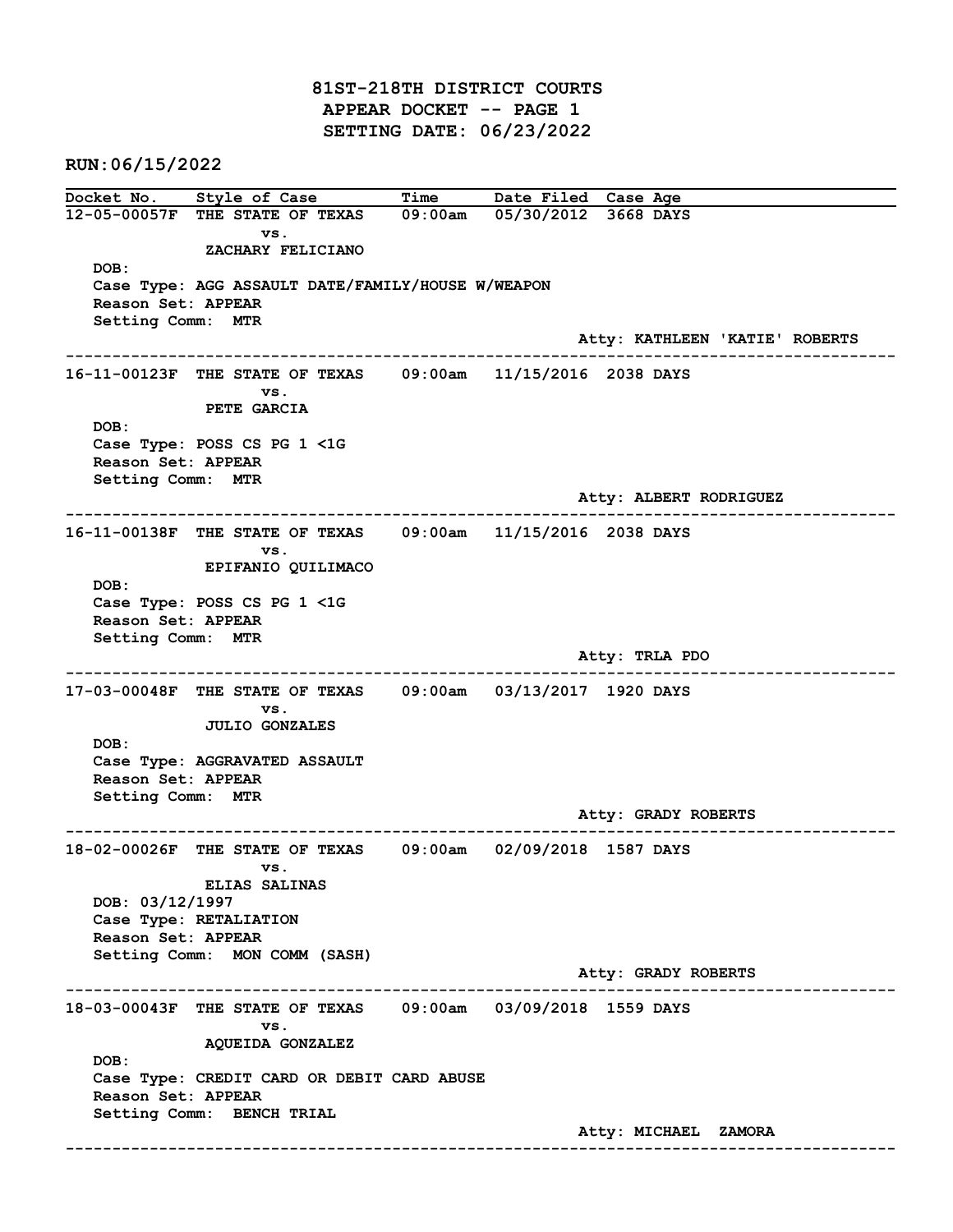81ST-218TH DISTRICT COURTS APPEAR DOCKET -- PAGE 2 SETTING DATE: 06/23/2022

RUN:06/15/2022

Docket No. Style of Case Time Date Filed Case Age 18-03-00044F THE STATE OF TEXAS 09:00am 03/09/2018 1559 DAYS vs. AQUEIDA GONZALEZ DOB: Case Type: THEFT Reason Set: APPEAR Setting Comm: BENCH TRIAL Atty: MICHAEL ZAMORA ------------------------------------------------------------------------------------------------------------------------ 18-03-00052F THE STATE OF TEXAS 09:00am 03/09/2018 1559 DAYS vs. AQUEIDA GONZALEZ DOB: Case Type: FORGERY Reason Set: APPEAR Setting Comm: BENCH TRIAL Atty: MICHAEL ZAMORA ------------------------------------------------------------------------------------------------------------------------ 18-03-00053F THE STATE OF TEXAS 09:00am 03/09/2018 1559 DAYS vs. AQUEIDA GONZALEZ DOB: Case Type: FORGERY Reason Set: APPEAR Setting Comm: BENCH TRIAL Atty: MICHAEL ZAMORA ------------------------------------------------------------------------------------------------------------------------ 18-03-00054F THE STATE OF TEXAS 09:00am 03/09/2018 1559 DAYS vs. AQUEIDA GONZALEZ DOB: Case Type: FORGERY Reason Set: APPEAR Setting Comm: BENCH TRIAL Atty: MICHAEL ZAMORA ------------------------------------------------------------------------------------------------------------------------ 18-05-00106F THE STATE OF TEXAS 09:00am 05/25/2018 1482 DAYS vs. JOEL PERALES DOB: 07/21/1992 Case Type: POSS CS PG 1 <1G Reason Set: APPEAR Setting Comm: MTR Atty: JONATHAN WATKINS ------------------------------------------------------------------------------------------------------------------------ 19-02-00024F THE STATE OF TEXAS 09:00am 02/01/2019 1230 DAYS vs. JOHN JAY NAVARRO DOB: Case Type: OBSTRUCTION OR RETALIATION Reason Set: APPEAR Setting Comm: MON COMM Atty: GRADY ROBERTS ------------------------------------------------------------------------------------------------------------------------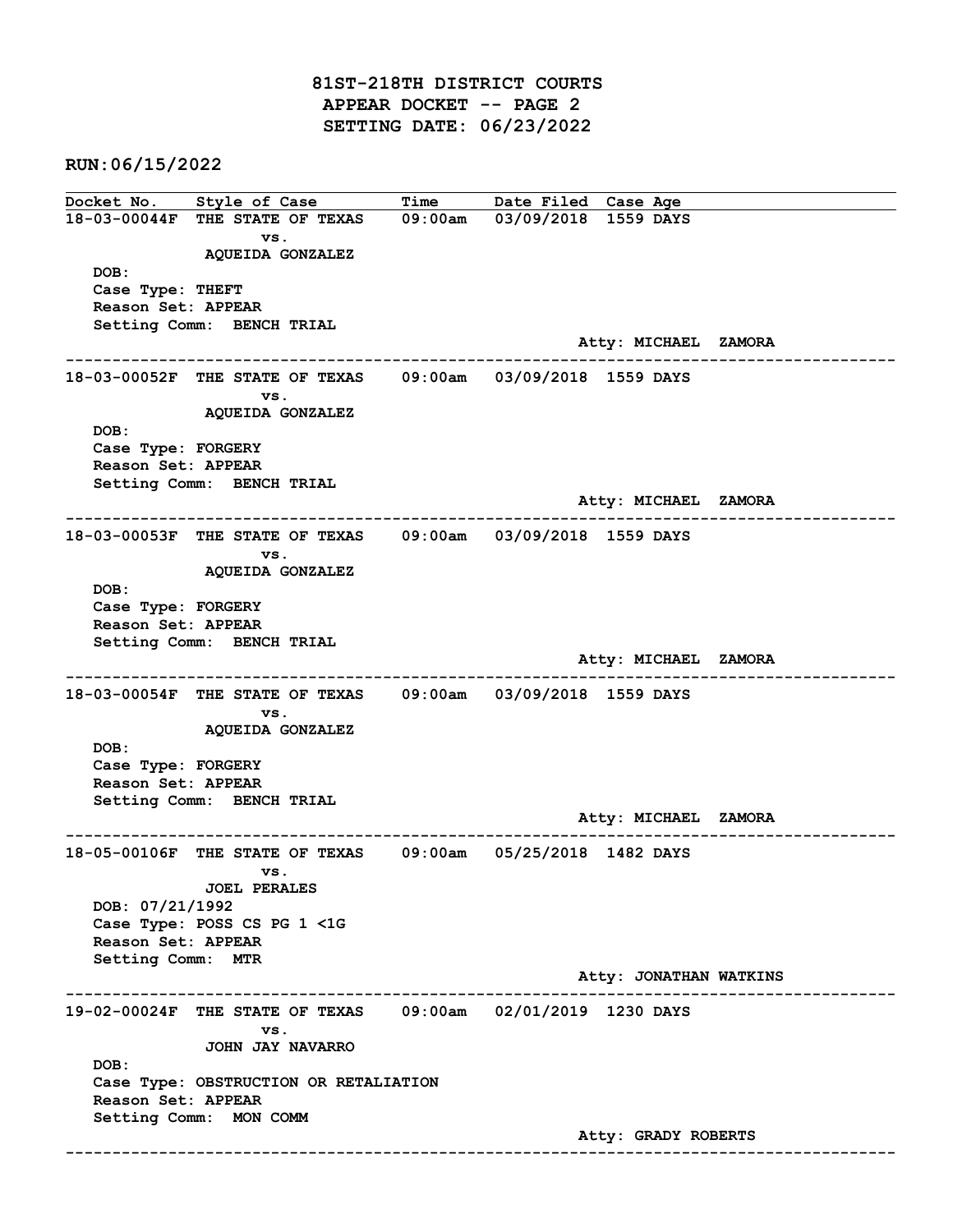81ST-218TH DISTRICT COURTS APPEAR DOCKET -- PAGE 3 SETTING DATE: 06/23/2022

RUN:06/15/2022

Docket No. Style of Case Time Date Filed Case Age 20-03-00041F THE STATE OF TEXAS 09:00am 03/20/2020 817 DAYS vs. RODNEY SANCHEZ DOB: 01/04/1980 Case Type: POSS CS PG 1 <1G Reason Set: APPEAR Setting Comm: PT 8/18, JDC 9/1, JT 9/26 Atty: TRLA PDO ------------------------------------------------------------------------------------------------------------------------ 20-05-00049F THE STATE OF TEXAS 09:00am 05/15/2020 761 DAYS vs. JOSE ALFREDO PERALTA DOB: 03/24/1985 Case Type: POSS CS PG 1 <1G ANALOGUE Reason Set: APPEAR Setting Comm: MTR and the control of the control of the control of the control of the control of the control of the control of the control of the control of the control of the control of the control of the control of the control of the cont ------------------------------------------------------------------------------------------------------------------------ 21-01-00001F THE STATE OF TEXAS 09:00am 01/26/2021 505 DAYS vs. TONY CASILLAS DOB: 01/23/1973 Case Type: INDECENCY W/CHILD SEXUAL CONTACT Reason Set: APPEAR Setting Comm: TO HIRE Atty: GREGORY TORRES ------------------------------------------------------------------------------------------------------------------------ 21-01-00009F THE STATE OF TEXAS 09:00am 01/26/2021 505 DAYS vs. SHELBY LANAE BELL DOB: 08/14/1995 Case Type: POSS CS PG 1 <1G ANALOGUE Reason Set: APPEAR Setting Comm: MON COMM Atty: TRLA PDO ------------------------------------------------------------------------------------------------------------------------ 21-03-00027F THE STATE OF TEXAS 09:00am 03/12/2021 460 DAYS vs. CHRIS.Q. AREBALO DOB: 11/08/1990 Case Type: BURGLARY OF HABITATION Reason Set: APPEAR Setting Comm: MTR Atty: TRLA PDO ------------------------------------------------------------------------------------------------------------------------ 21-03-00043F THE STATE OF TEXAS 09:00am 03/12/2021 460 DAYS vs. JOSE J. CHAVEZ DOB: 09/09/1976 Case Type: POSS CS PG 1 <1G Reason Set: APPEAR Setting Comm: TO PLEA Atty: TRLA PDO ------------------------------------------------------------------------------------------------------------------------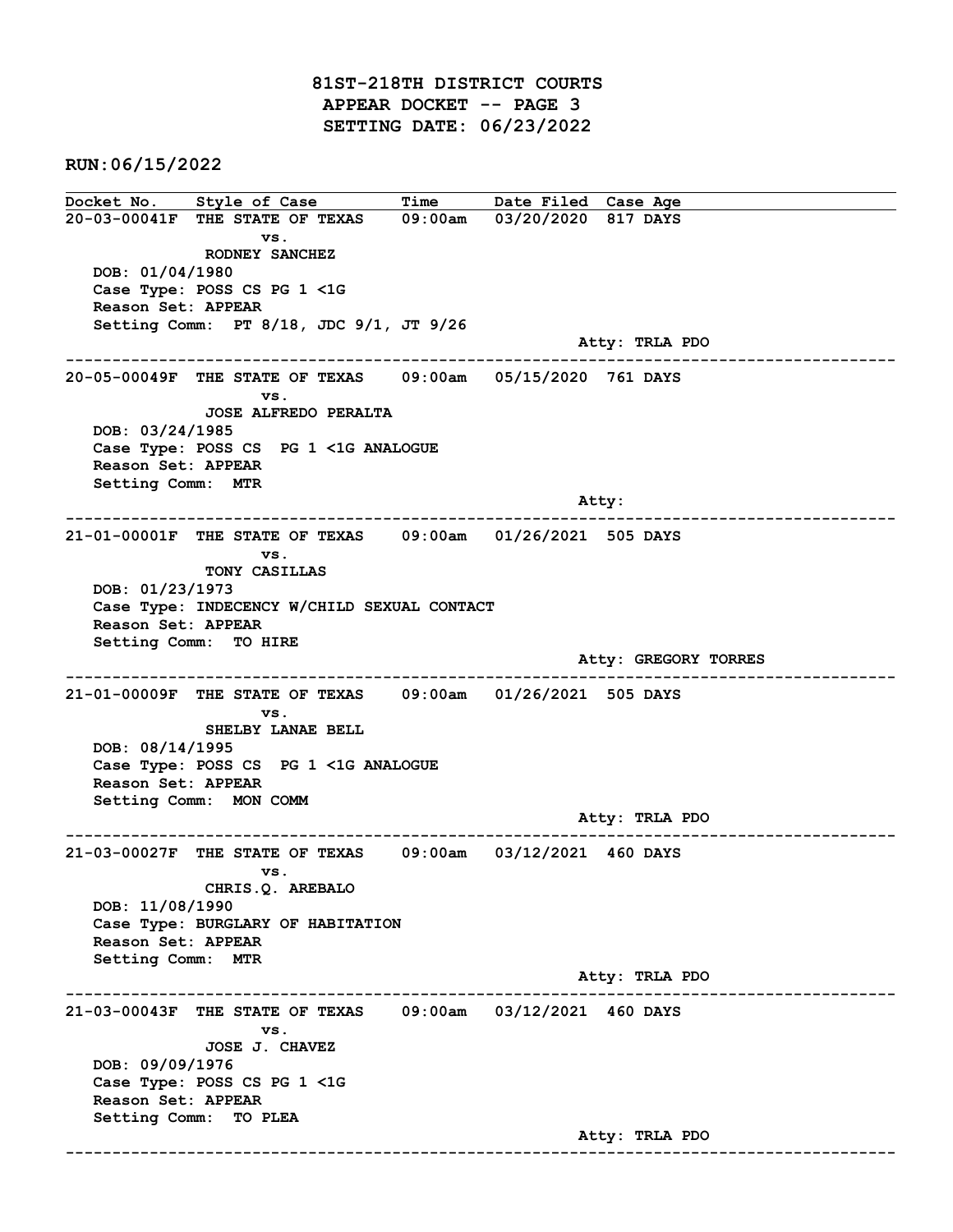81ST-218TH DISTRICT COURTS APPEAR DOCKET -- PAGE 4 SETTING DATE: 06/23/2022

RUN:06/15/2022

Docket No. Style of Case Time Date Filed Case Age 21-05-00071F THE STATE OF TEXAS 09:00am 05/28/2021 383 DAYS vs. AQUEIDA GONZALEZ DOB: 04/23/1980 Case Type: FRAUD USE/POSS OF IDENTIFYING INFO Reason Set: APPEAR Setting Comm: BENCH TRIAL Atty: MICHAEL ZAMORA ------------------------------------------------------------------------------------------------------------------------ 21-07-00113F THE STATE OF TEXAS 09:00am 07/06/2021 344 DAYS vs. GERALD GONZALEZ DOB: 02/18/1981 Case Type: ASSAULT FAM/HOUSE MEM IMPEDE BREATH/CIRCULAT Reason Set: APPEAR Setting Comm: Atty: ROBERT (BOBBY) BARRERA ------------------------------------------------------------------------------------------------------------------------ 21-11-00150F THE STATE OF TEXAS 09:00am 11/12/2021 215 DAYS vs. JESSICA ALCORTA DOB: 07/20/1995 Case Type: BURGLARY OF HABITATION Reason Set: APPEAR Setting Comm: TO PLEA Atty: ALFREDO PADILLA ------------------------------------------------------------------------------------------------------------------------ 22-03-00037F THE STATE OF TEXAS 09:00am 03/25/2022 82 DAYS vs. ABRAHAM SIFUENTES DOB: 07/16/2001 Case Type: EVADING ARREST WITH VEHICLE Reason Set: APPEAR Setting Comm: OPEN PLEA Atty: ALFREDO PADILLA ------------------------------------------------------------------------------------------------------------------------ 22-05-00039F THE STATE OF TEXAS 09:00am 05/27/2022 19 DAYS vs. JUAN JULIO OBREGON DOB: 10/31/2023 Case Type: MURDER Reason Set: APPEAR Setting Comm: ARR Atty: ------------------------------------------------------------------------------------------------------------------------ 22-05-00040F THE STATE OF TEXAS 09:00am 05/27/2022 19 DAYS vs. ANGEL OROZCO DOB: 05/23/1988 Case Type: EVADING ARREST DET W/VEH Reason Set: APPEAR Setting Comm: ARR and the control of the control of the control of the control of the control of the control of the control of the control of the control of the control of the control of the control of the control of the control of the cont ------------------------------------------------------------------------------------------------------------------------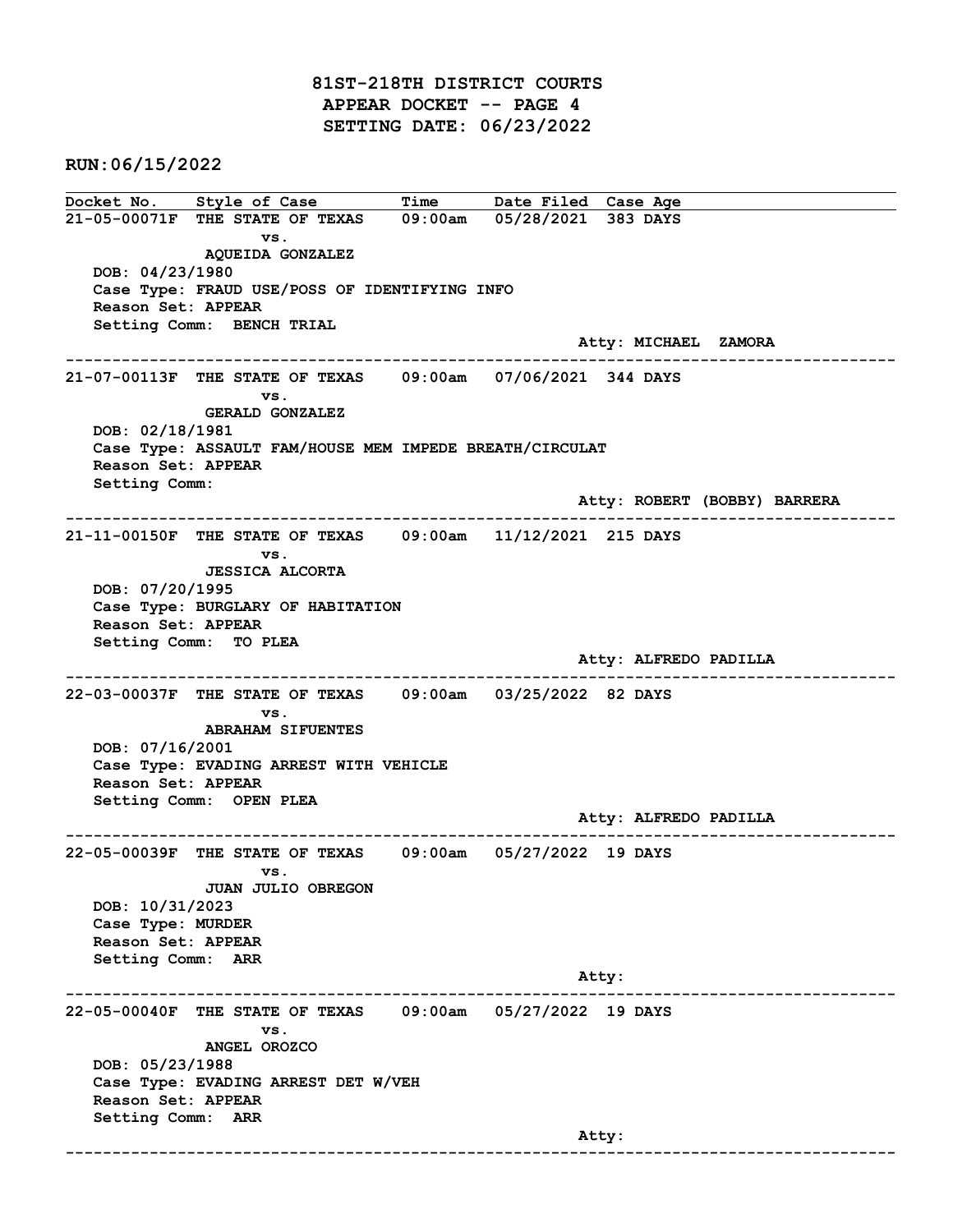81ST-218TH DISTRICT COURTS APPEAR DOCKET -- PAGE 5 SETTING DATE: 06/23/2022

RUN:06/15/2022

Docket No. Style of Case Time Date Filed Case Age 22-05-00043F THE STATE OF TEXAS 09:00am 05/27/2022 19 DAYS vs. JUAN LONA VALOR DOB: 01/18/1954 Case Type: EVADING ARREST DETENTION W/VEH Reason Set: APPEAR Setting Comm: ARR Atty: ERNEST ALDERETE ------------------------------------------------------------------------------------------------------------------------ 22-05-00045F THE STATE OF TEXAS 09:00am 06/23/2022 -8 DAYS vs. ARTURO A. AGUILAR DOB: 02/13/2003 Case Type: EVADING ARREST DETENTION W/VEH Reason Set: APPEAR Setting Comm: ARR and the control of the control of the control of the control of the control of the control of the control of the control of the control of the control of the control of the control of the control of the control of the cont ------------------------------------------------------------------------------------------------------------------------ 22-05-00046F THE STATE OF TEXAS 09:00am 05/27/2023 -346 DAYS vs. AARON M. BANKS DOB: 07/06/1996 Case Type: SMUGGLING OF PERSONS Reason Set: APPEAR Setting Comm: ARR and the control of the control of the control of the control of the control of the control of the control of the control of the control of the control of the control of the control of the control of the control of the cont ------------------------------------------------------------------------------------------------------------------------ 22-05-00047F THE STATE OF TEXAS 09:00am 05/27/2022 19 DAYS vs. BLAKE A. BRASHER DOB: 12/13/1992 Case Type: EVADING ARREST DETENTION W/VEH Reason Set: APPEAR Setting Comm: ARR Atty: ------------------------------------------------------------------------------------------------------------------------ 22-05-00048F THE STATE OF TEXAS 09:00am 05/27/2022 19 DAYS vs. DESTINY D. CHILDS DOB: 09/18/2000 Case Type: EVADING ARREST DETENTION W/VEH Reason Set: APPEAR Setting Comm: ARR Atty: ------------------------------------------------------------------------------------------------------------------------ 22-05-00049F THE STATE OF TEXAS 09:00am 05/27/2022 19 DAYS vs. CHRISTOPHER A. CUSTER DOB: 08/08/1996 Case Type: POSS CS PG 1/1-B <1G Reason Set: APPEAR Setting Comm: ARR and the control of the control of the control of the control of the control of the control of the control of the control of the control of the control of the control of the control of the control of the control of the cont ------------------------------------------------------------------------------------------------------------------------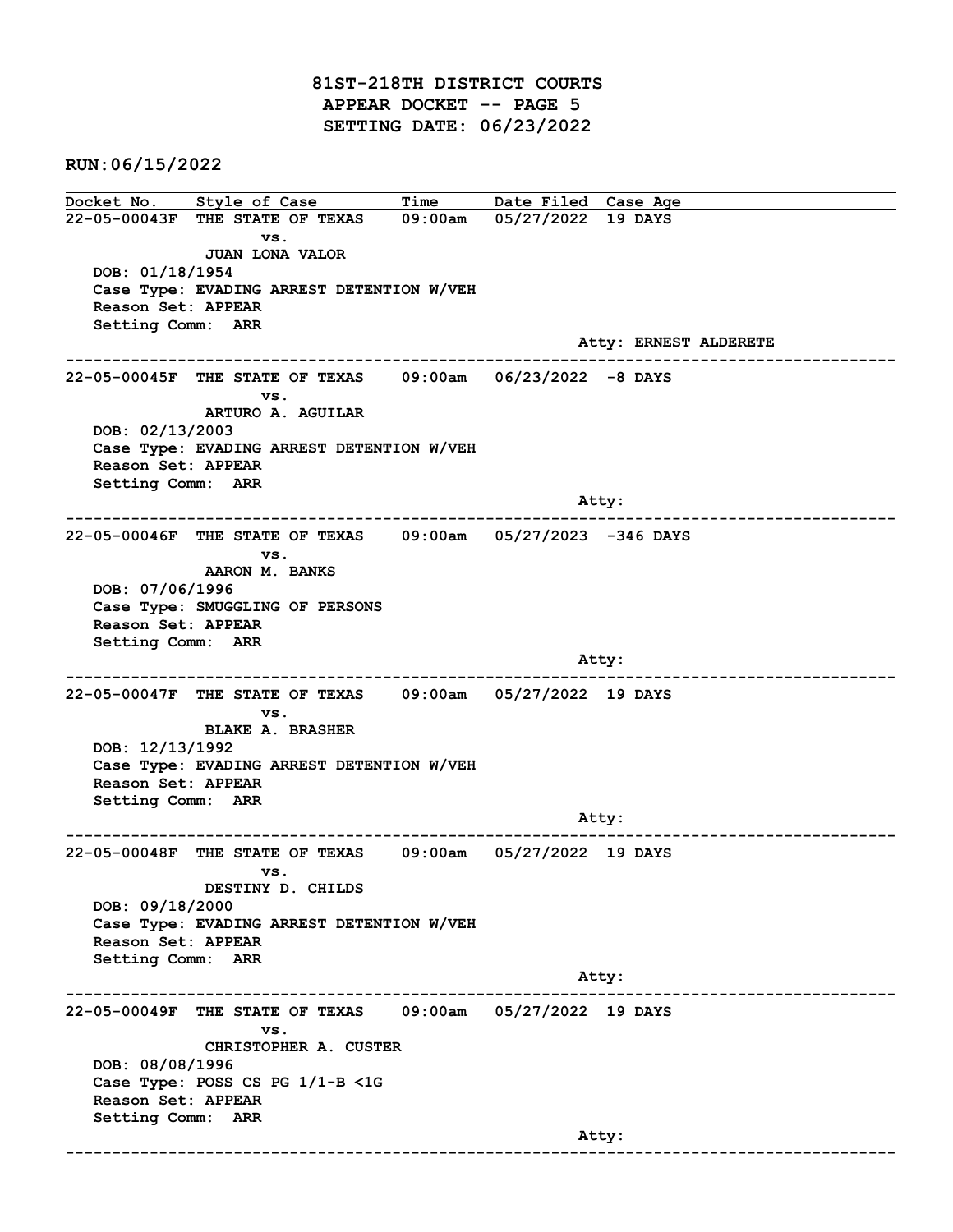81ST-218TH DISTRICT COURTS APPEAR DOCKET -- PAGE 6 SETTING DATE: 06/23/2022

RUN:06/15/2022

Docket No. Style of Case Time Date Filed Case Age 22-05-00051F THE STATE OF TEXAS 09:00am 05/27/2022 19 DAYS vs. ALEXIS A. HERNANDEZ DOB: 08/21/2003 Case Type: EVADING ARREST DET W/VEH Reason Set: APPEAR Setting Comm: ARR and the control of the control of the control of the control of the control of the control of the control of the control of the control of the control of the control of the control of the control of the control of the cont ------------------------------------------------------------------------------------------------------------------------ 22-05-00054F THE STATE OF TEXAS 09:00am 05/27/2022 19 DAYS vs. JOSE M. LARA II DOB: 04/07/1991 Case Type: POSS CS PG 1/1-B >=4G<200G Reason Set: APPEAR Setting Comm: ARR and the control of the control of the control of the control of the control of the control of the control of the control of the control of the control of the control of the control of the control of the control of the cont ------------------------------------------------------------------------------------------------------------------------ 22-05-00055F THE STATE OF TEXAS 09:00am 05/27/2022 19 DAYS vs. GEORGE MOLINA DOB: 04/06/1986 Case Type: MAN DEL CS PG 1 >=1G<4G Reason Set: APPEAR Setting Comm: ARR and the control of the control of the control of the control of the control of the control of the control of the control of the control of the control of the control of the control of the control of the control of the cont ------------------------------------------------------------------------------------------------------------------------ 22-05-00057F THE STATE OF TEXAS 09:00am 05/27/2022 19 DAYS vs. LUCIANO MORALES JR DOB: 06/03/1971 Case Type: POSS CS PG 1/1-B <1G Reason Set: APPEAR Setting Comm: ARR Atty: ------------------------------------------------------------------------------------------------------------------------ 22-05-00059F THE STATE OF TEXAS 09:00am 05/27/2022 19 DAYS vs. THALLAN OLIVARRI DOB: 02/21/2005 Case Type: DEADLY CONDUCT DISCH FIREARM INDIV(S) Reason Set: APPEAR Setting Comm: ARR Atty: ------------------------------------------------------------------------------------------------------------------------ 22-05-00060F THE STATE OF TEXAS 09:00am 05/27/2022 19 DAYS vs. RONNIE D. PETERSON DOB: 11/03/1989 Case Type: UNL POSS FIREARM BY FELON Reason Set: APPEAR Setting Comm: ARR and the control of the control of the control of the control of the control of the control of the control of the control of the control of the control of the control of the control of the control of the control of the cont ------------------------------------------------------------------------------------------------------------------------